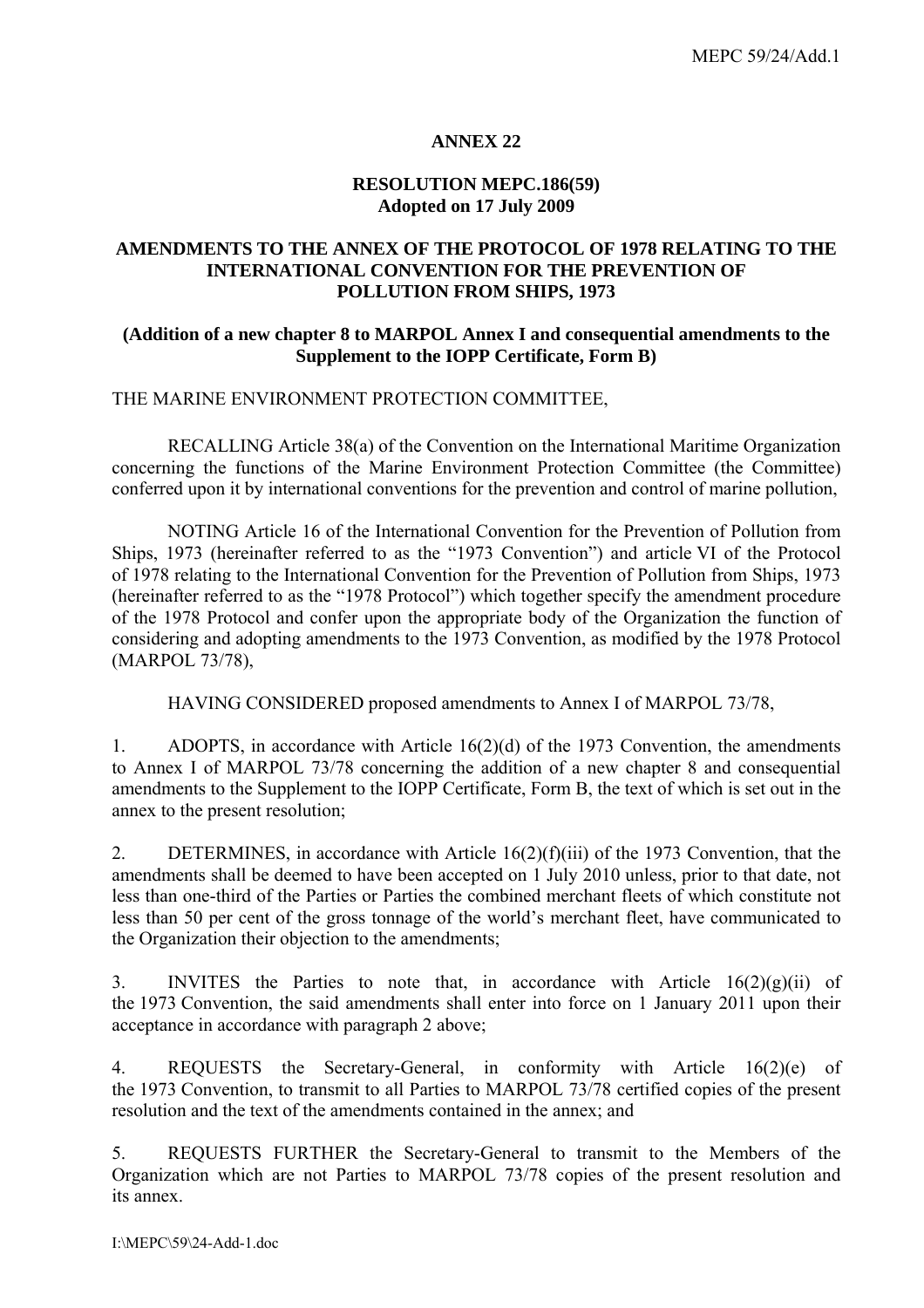## ANNEX

## **(Addition of a new chapter 8 to MARPOL and Annex I and consequential amendments to the Supplement to the IOPP Certificate, Form B)**

*1 A new chapter 8 is added:* 

# "**CHAPTER 8 – PREVENTION OF POLLUTION DURING TRANSFER OF OIL CARGO BETWEEN OIL TANKERS AT SEA**

## *Regulation 40*

*Scope of application* 

1 The regulations contained in this chapter apply to oil tankers of 150 gross tonnage and above engaged in the transfer of oil cargo between oil tankers at sea (STS operations) and their STS operations conducted on or after 1 April 2012. However, STS operations conducted before that date but after the approval of the Administration of STS operations Plan required under regulation 41.1 shall be in accordance with the STS operations Plan as far as possible.

2 The regulations contained in this chapter shall not apply to oil transfer operations associated with fixed or floating platforms including drilling rigs; floating production, storage and offloading facilities (FPSOs) used for the offshore production and storage of oil; and floating storage units (FSUs) used for the offshore storage of produced  $\text{oil}^1$ .

3 The regulations contained in this chapter shall not apply to bunkering operations.

4 The regulations contained in this chapter shall not apply to STS operations necessary for the purpose of securing the safety of a ship or saving life at sea, or for combating specific pollution incidents in order to minimize the damage from pollution.

5 The regulations contained in this chapter shall not apply to STS operations where either of the ships involved is a warship, naval auxiliary or other ship owned or operated by a State and used, for the time being, only on government non-commercial service. However, each State shall ensure, by the adoption of appropriate measures not impairing operations or operational capabilities of such ships that the STS operations are conducted in a manner consistent, so far as is reasonable and practicable, with this chapter.

 $\overline{a}$ 

<sup>&</sup>lt;sup>1</sup> Revised Annex I of MARPOL, chapter 7 (resolution MEPC.117(52)) and UNCLOS article 56 are applicable and address these operations.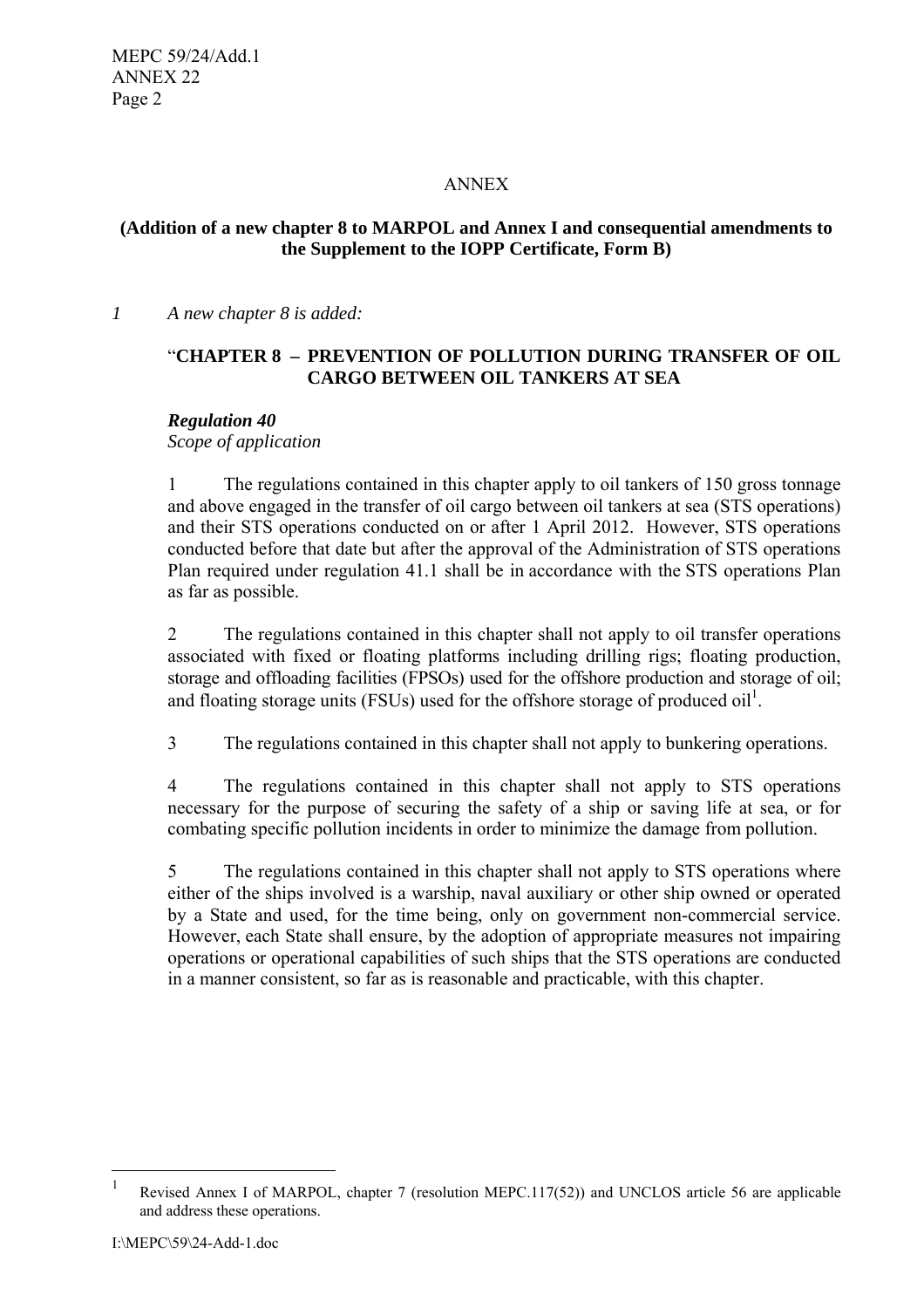## *Regulation 41*

*General Rules on safety and environmental protection* 

1 Any oil tanker involved in STS operations shall carry on board a Plan prescribing how to conduct STS operations (STS operations Plan) not later than the date of the first annual, intermediate or renewal survey of the ship to be carried out on or after 1 January 2011. Each oil tanker's STS operations Plan shall be approved by the Administration. The STS operations Plan shall be written in the working language of the ship.

2 The STS operations Plan shall be developed taking into account the information contained in the best practice guidelines for STS operations identified by the Organization<sup>2</sup>. The STS operations Plan may be incorporated into an existing Safety Management System required by chapter IX of the International Convention for the Safety of Life at Sea, 1974, as amended, if that requirement is applicable to the oil tanker in question.

3 Any oil tanker subject to this chapter and engaged in STS operations shall comply with its STS operations Plan.

4 The person in overall advisory control of STS operations shall be qualified to perform all relevant duties, taking into account the qualifications contained in the best practice guidelines for STS operations identified by the Organization<sup>3</sup>.

5 Records<sup>4</sup> of STS operations shall be retained on board for three years and be readily available for inspection by a Party to the present Convention.

## *Regulation 42*

## *Notification*

1 Each oil tanker subject to this chapter that plans STS operations within the territorial sea, or the exclusive economic zone of a Party to the present Convention shall notify that Party not less than 48 hours in advance of the scheduled STS operations. Where, in an exceptional case, all of the information specified in paragraph 2 is not available not less than 48 hours in advance, the oil tanker discharging the oil cargo shall notify the Party to the present Convention, not less than 48 hours in advance that an STS operation will occur and the information specified in paragraph 2 shall be provided to the Party at the earliest opportunity.

 $\frac{1}{2}$  IMO's "Manual on Oil Pollution, Section I, Prevention" as amended, and the ICS and OCIMF "Ship-to-ship Transfer Guide, Petroleum", fourth edition, 2005.

<sup>3</sup> IMO's "Manual on Oil Pollution, Section I, Prevention" as amended, and the ICS and OCIMF "Ship-to-ship Transfer Guide, Petroleum", fourth edition, 2005.

<sup>4</sup> Revised Annex I of MARPOL chapters 3 and 4 (resolution MEPC.117(52)); requirements for recording bunkering and oil cargo transfer operations in the Oil Record Book, and any records required by the STS operations Plan.